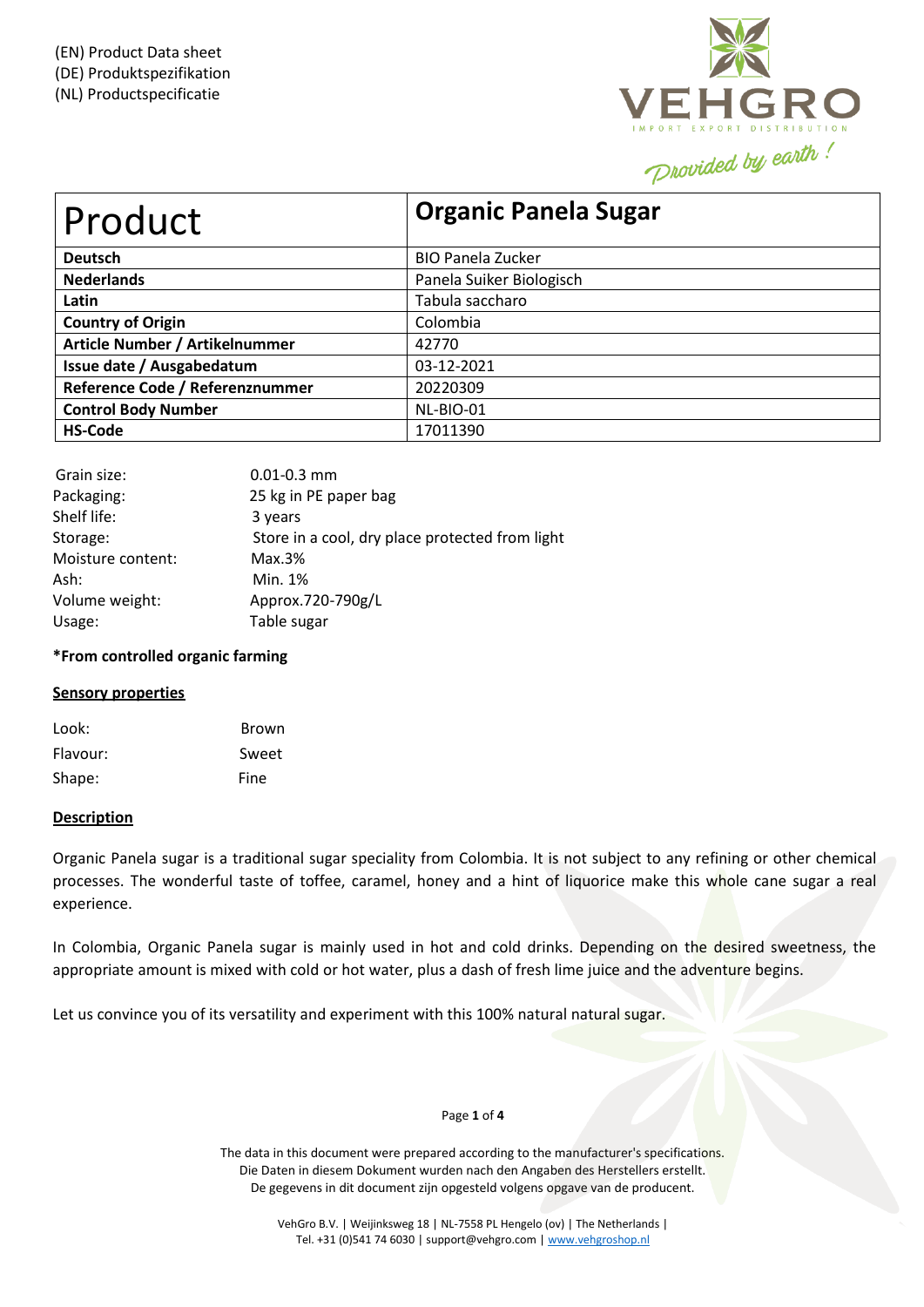

# **Important note**

As these are natural products, deviations (e.g. in colour, aroma, microbiology) between different batches are possible and unavoidable due to cultivation, harvesting and processing. All given values are average values and do not constitute basis for warranty or product liability legal claims.

## **Nutritional labelling**

Nutritional values are given for information only; the figures given are from publicly available sources whose reliability is not our responsibility.

| Vigor                          | 1647 kJ / 387 kcal | kcal/100g |
|--------------------------------|--------------------|-----------|
| Grease                         | 0,0g               | g/100g    |
| of which saturated fatty acids | 0,0g               | g/100g    |
| Carbohydrates                  | 95,63 g            | g/100g    |
| of which sugar                 | 68,04 g            | g/100g    |
| Protein                        | 1,16g              | g/100g    |
| Fibres                         | 0g                 | g/100g    |
| Salt                           | 0,05g              | g/100g    |

 **Microbiological information according to the recommendation of the German Society for Hygiene and Microbiology (DGHM)**

|                                | <b>Warning</b> | <b>Guideline</b> | Unit      |                          |
|--------------------------------|----------------|------------------|-----------|--------------------------|
| <b>Microbiological results</b> | value          | value            | Procedure | <b>Method</b>            |
| <b>Total bacterial count</b>   |                |                  | KBE/g     | <b>DIN EN ISO 4833-1</b> |
| Yeasts                         |                |                  | KBE/g     | §64 LFGB L 01.00-37      |
| Molds                          |                | $1,0*10A5$       | KBE/g     | §64 LFGB L 01.00-37      |
| E. Coli                        | $1,0*10A4$     | $1,0*10A3$       | KBE/g     | DIN ISO 16649-2          |
| Bacillus cereus, presumed      | $1,0*10A4$     | $1,0*10A3$       | KBE/g     | <b>DIN EN ISO 7932</b>   |
| Sulfitred Clostridia, spores   | $1,0*10A4$     | $1,0*10A3$       | /g        | DRCM-B., 36°C, 3 d       |
| Salmonella                     | negative       | negative         | 25g       | §64 LFGB L 00.00-20      |

# **Chemical/physical information**

The goods comply with the legal requirements of the Contaminant Maximum Level Regulation EG1881/2006 at the time of delivery

The product complies with the requirements of Regulation EU396/2005 on maximum residue levels of pesticides. Organic goods comply with the guidelines of the BNN (www.n-bnn.de) at the time of delivery.

### Page **2** of **4**

The data in this document were prepared according to the manufacturer's specifications. Die Daten in diesem Dokument wurden nach den Angaben des Herstellers erstellt. De gegevens in dit document zijn opgesteld volgens opgave van de producent.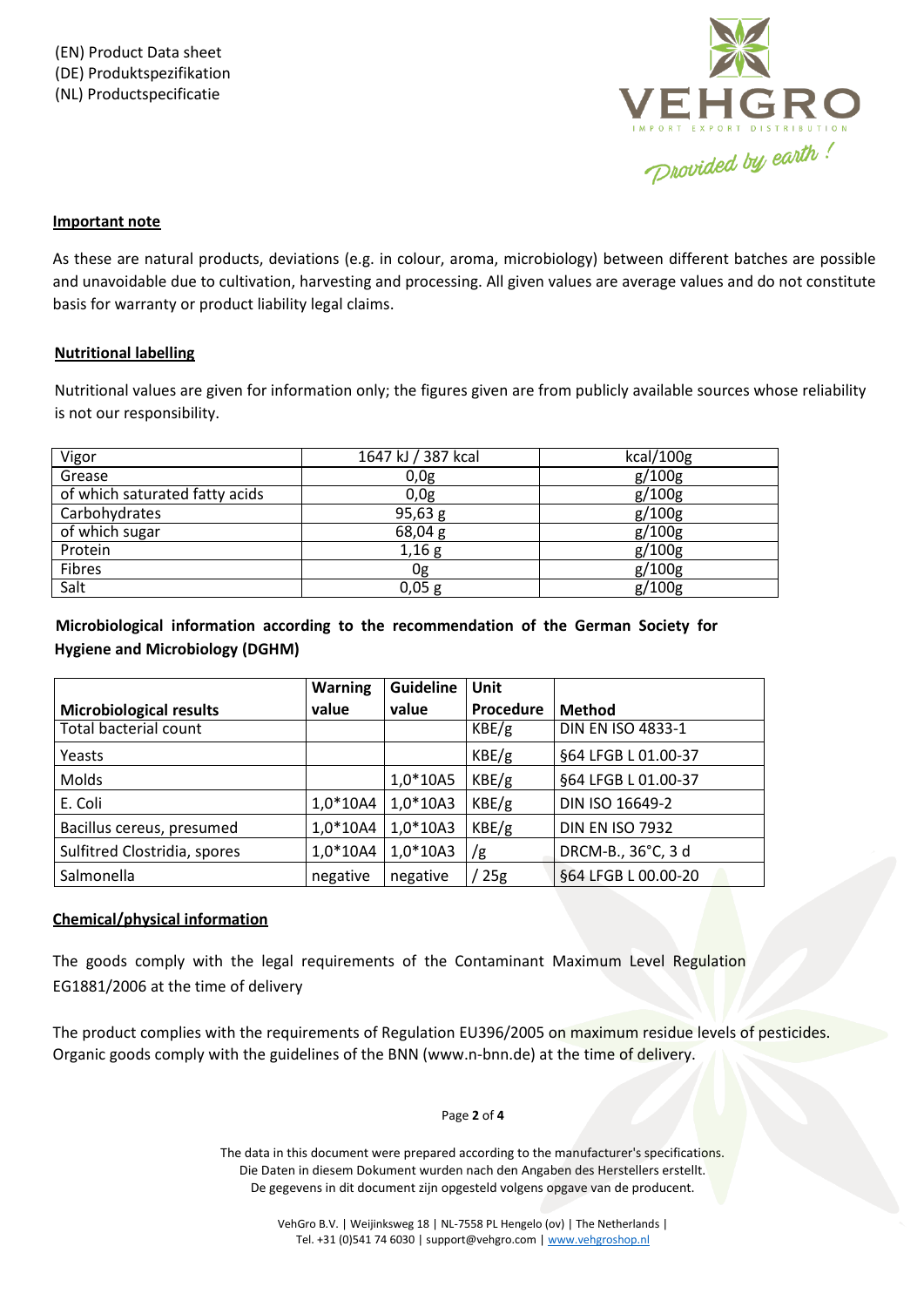

# **Allergens**

| <b>Description</b>                                                                                         |            | containing |            | in factory |            | same line |  |
|------------------------------------------------------------------------------------------------------------|------------|------------|------------|------------|------------|-----------|--|
|                                                                                                            | <b>Yes</b> | No.        | <b>Yes</b> | No.        | <b>Yes</b> | No.       |  |
| Cereals containing gluten(namely:wheat, rye, barley, oat,<br>spelt, kamut or hybrids) and products thereof |            | x          |            | x          |            | x         |  |
| Crustaceans and products thereof                                                                           |            | X          |            | X          |            | X         |  |
| Egg and products thereof                                                                                   |            | x          |            | x          |            | x         |  |
| Fish and products thereof                                                                                  |            | X          |            | x          |            | x         |  |
| Peanuts and products thereof                                                                               |            | X          |            | X          |            | x         |  |
| Soy beans and products thereof                                                                             |            | X          |            | <b>X</b>   |            | X         |  |
| Milk and products thereof (incl. Lactose)                                                                  |            | X          |            | X          |            | X         |  |
| Nuts(namely:almonds, hazelnut, walnut, pistachio, a.o)<br>and products thereof                             |            | x          |            | x          |            | x         |  |
| Celery and products thereof                                                                                |            | X          |            | X          |            | X         |  |
| Mustard and products thereof                                                                               |            | X          |            | X          |            | x         |  |
| Sesame seeds and products thereof                                                                          |            | x          |            | x          |            | x         |  |
| Sulphur dioxide and sulphites in a concentration of<br>more than 10mg/kg or<br>10mg/liter                  |            | x          |            | x          |            | x         |  |
| Lupin und products thereof                                                                                 |            | x          |            | X          |            | X         |  |
| Molluscs and products thereof                                                                              |            | x          |            | X          |            | X         |  |

### Page **3** of **4**

The data in this document were prepared according to the manufacturer's specifications. Die Daten in diesem Dokument wurden nach den Angaben des Herstellers erstellt. De gegevens in dit document zijn opgesteld volgens opgave van de producent.

> VehGro B.V. | Weijinksweg 18 | NL-7558 PL Hengelo (ov) | The Netherlands | Tel. +31 (0)541 74 6030 | support@vehgro.com [| www.vehgroshop.nl](http://www.vehgroshop.nl/)